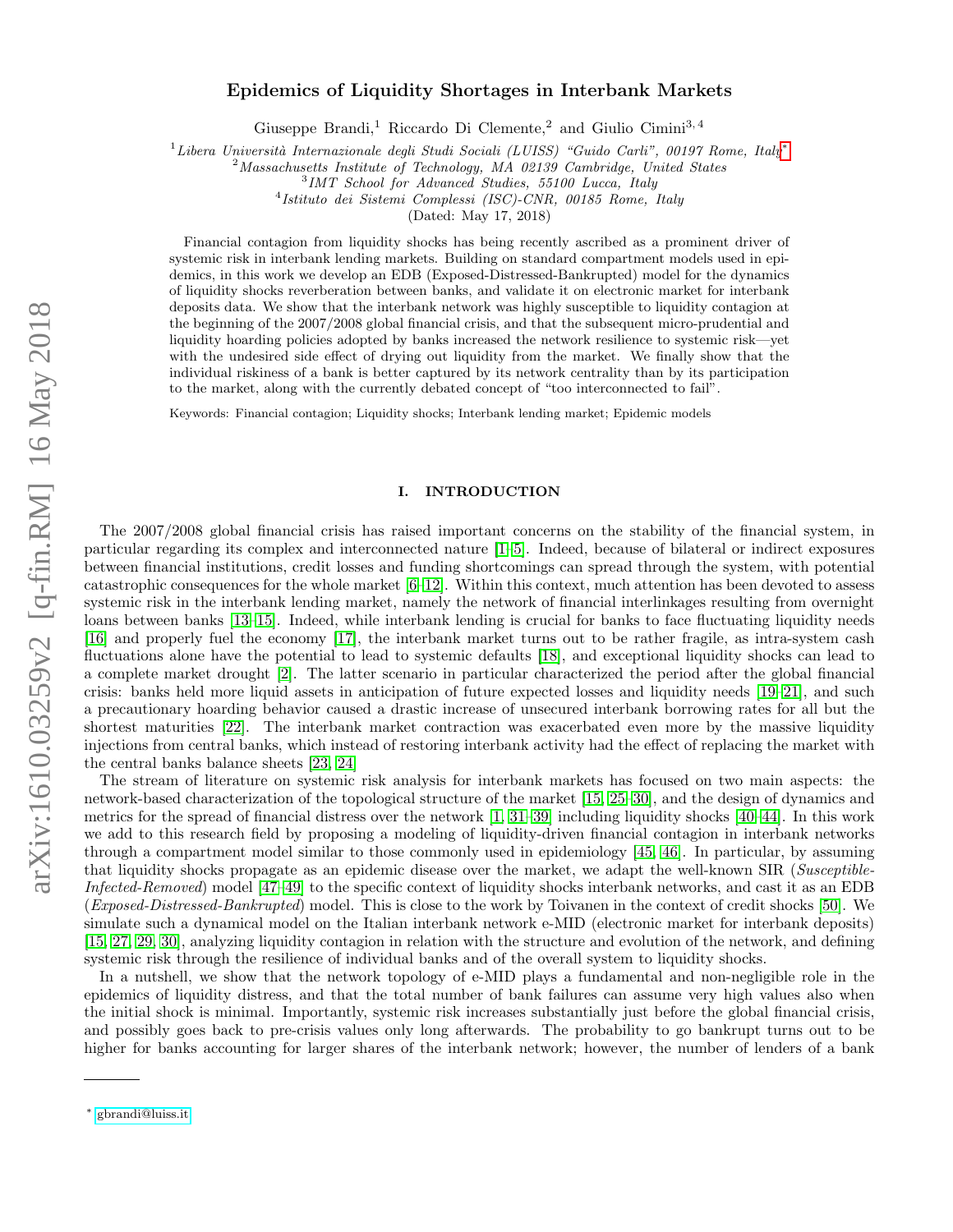can statistically explain riskiness more than the total amount of money borrowed, in line with the recent paradigm shift from "too big to fail" to "too interconnected to fail" [\[51\]](#page-14-10). We complement this analysis with a network-based study of e-MID, providing additional evidence that the market underwent significant changes due to the financial turmoil—with less banks participating to the market and executing fewer and lesser loan transactions. Liquidity hoarding had a considerable impact also on the underlying network structure: hub banks basically disappeared, the number of reciprocal and three-party contracts dropped, and—in spite of the reduced systemic risk—at the end the network lost its efficiency in terms money flow within banks.

The rest of the paper is structured as follows. Section 2 recalls basic features and network characterization of the e-MID dataset, and Section 3 presents a network analysis of the data. The EDB contagion model is defined in Section 4, and model simulation results are reported in Section 5. Finally, Section 6 presents an econometric study of simulation outcomes, and Section 7 concludes.

# <span id="page-1-3"></span>II. E-MID DATA

The electronic Market for Interbank Deposits (e-MID) is a trading platform of unsecured money-market loans,[1](#page-1-0) that is unique in the Euro area for being screen-based and fully electronic. e-MID covers the entire domestic overnight deposit market in Italy, but is open to both Italian and foreign banks, and a significant share of all liquidity deposit in the Euro area is traded through the e-MID platform [\[52\]](#page-14-11). The dataset we have at our disposal consists of all the interbank transactions finalized on e-MID from January 1999 to September 2012. For each contract we have information about the amount exchanged, the date and time, the interest rate, the IDs of the lender and of the borrower banks, and the contract maturity.[2](#page-1-1)

Because of the data structure, e-MID (and interbank markets in general) is properly represented as a directed weighted network, where interbank loans constitute the direct exposures between banks and allow for the propagation of financial distress in the system. Here we focus on quarterly networks obtained by aggregating transactions over three months, as this time scale is enough to allow the emergence of complex interaction patterns [\[29\]](#page-13-17). To describe the network we employ the following notation. At quarter t, we have a system consisting of a set of  $N_t$  banks (the nodes of the network) and of  $L_t$  transactions among them—corresponding to the *links* connecting pairs of nodes. Transaction volumes are described by the  $N_t \times N_t$  weighted adjacency matrix  $\mathbf{W}(t)$ , whose generic element  $w_{ij}(t) \geq 0$  $(i, j = 1, \ldots, N_t)$  amounts to the overall loan that i granted to j (obtained by summing the single ON contracts resulting in a money flow from i to j). Analogously, the whole pattern of connections is described by the  $N_t \times N_t$ binary adjacency matrix  $\mathbf{A}(t)$ , whose generic element  $a_{ij}(t)$  equals 1 if a connection from node i to node j exists (i.e., if bank j borrowed money from i during t so that  $w_{ij}(t) > 0$ , and 0 otherwise.<sup>[3](#page-1-2)</sup> The network built in this way is directed, meaning that in general  $a_{ij}(t) \neq a_{ji}(t)$  and  $w_{ij}(t) \neq w_{ji}(t)$  [\[27\]](#page-13-16). In the following we will restrict our analysis to the weakly connected component of the network, defined as the largest subnetwork in which any two nodes are connected to each other by a finite sequence of links (regardless of their direction). This restriction is particularly useful in the context of simulating epidemic cascades, as it eliminates the possibility that the infection cannot spread when starting from or stopping into sink nodes or isolated communities.

## <span id="page-1-4"></span>III. ANALYSIS OF NETWORK EVOLUTION

We now describe and analyze the network topology of e-MID, introducing a number of network quantities and showing the structural changes of the interbank market due to the global financial crisis. As reference period for the crisis, we use the time span when the TED spread was larger than unity  $(2007Q3 - 2009Q1)$ , which is indicated in the plots with a shaded area. Also, when displaying temporal trends of empirical quantities, we employ a 5-point simple symmetric moving average to smooth out short-term fluctuations and highlight longer-term trends.

<span id="page-1-0"></span><sup>&</sup>lt;sup>1</sup> An anonymous and collateralized segment of e-MID (New MIC) was introduced in February 2009 with the aim of improving the liquidity distribution within the euro area [\[63\]](#page-14-12).

<span id="page-1-1"></span><sup>2</sup> Transactions can be ON (overnight), ONL (overnight long), TN (tomorrow next), TNL (tomorrow next long), SN (spot next), SNL (spot next long), 1W (one week), 1WL (one week long), 2W (two weeks), 3W (three weeks), 1M (one month), 2M (two months), 3M (three months), 4M (four months), 5M (five months), 6M (six months), 7M (seven months), 8M (eight months), 9M (nine month), 10M (ten months), 11M (eleven months), 1Y (one year). In this paper we use only overnight transactions, which represent the vast majority of trades (approximately 90%).

<span id="page-1-2"></span><sup>&</sup>lt;sup>3</sup> Note that as in e-MID banks do not lend money to themselves, it is  $a_{ii} = w_{ii} = 0 \forall i$  by construction.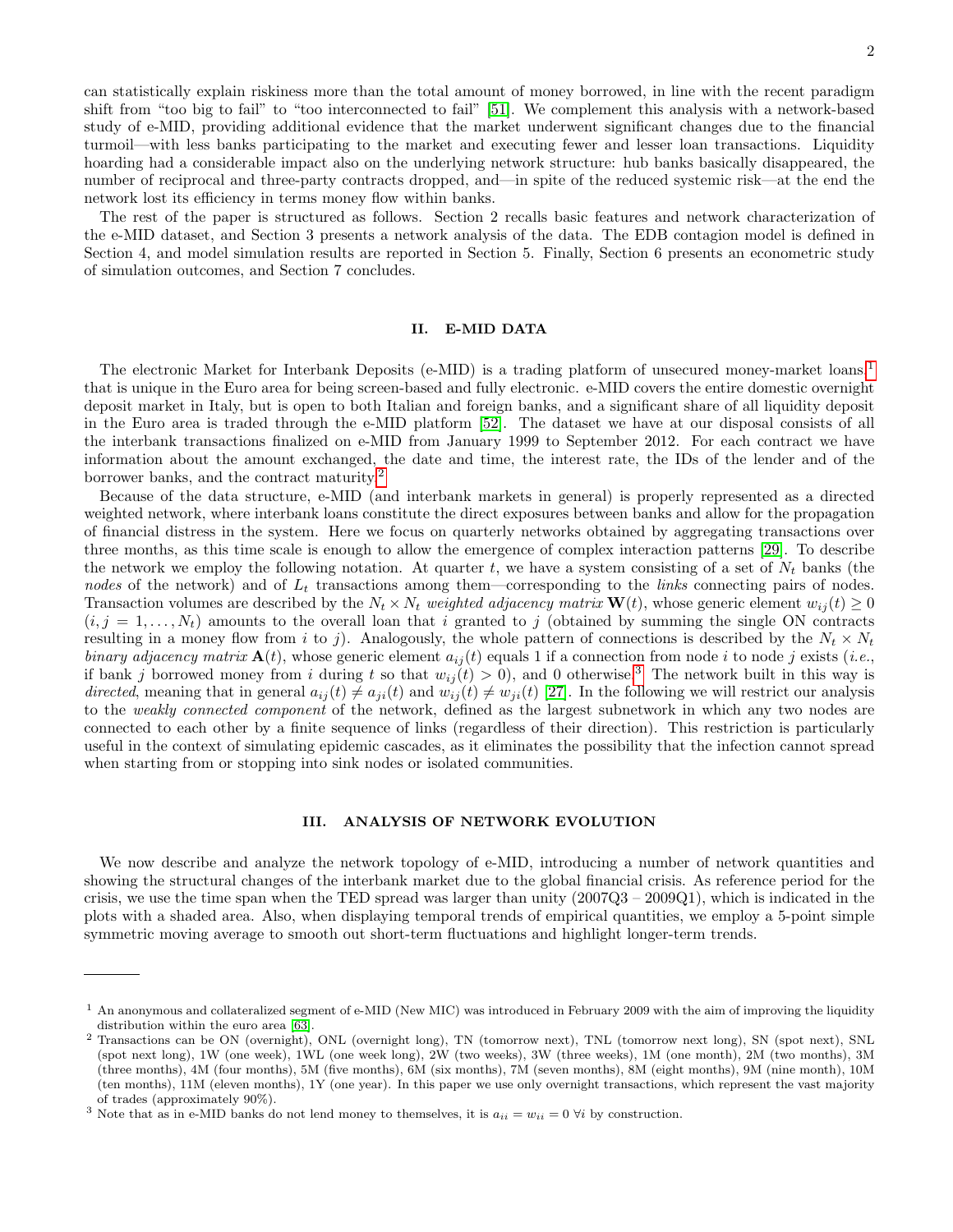# A. Degree and Strength

For each bank *i* at quarter *t*, its *in-degree*  $k_i^I(t) = \sum_{j \in N_t} a_{ji}(t)$  is defined as the total number of incoming connections (that is, the number of banks that lent money to i during t). Similarly, its *out-degree*  $k_i^O(t) = \sum_{j \in N_t} a_{ij}(t)$  is the total number of outgoing links (that is, the number of banks that borrowed money from  $i$  during  $t$ ). The *reciprocal* degree  $k_i^{\leftrightarrow}(t) = \sum_{j \in N_t} a_{ij}(t) a_{ji}(t)$  quantifies instead the number of banks that are at the same time borrowers and lenders of *i*. The overall number of trading partners is named *degree*, and is expressed as  $k_i(t) = \sum_{j \in N_t} [a_{ij}(t) +$  $a_{ji}(t) - a_{ij}(t)a_{ji}(t) \equiv k_i^O(t) + k_i^I(t) - k_i^{\leftrightarrow}(t)$ . Considering all banks, we can count the total number of links (that is, the number of bank pairs that finalized at least a transaction) during quarter t as  $L_t = \sum_{ij} a_{ij}(t)$ , and define the overall link density of the network as the number of realized links divided by the maximum number of possible links (*i.e.*, that of a fully connected network):  $D_t = L_t/[N_t(N_t - 1)]$ . Figure [1a](#page-2-0) shows that  $D_t$  remains quite stable until the onset of the global financial crisis, and drops significantly during it as banks started to hoard liquidity and reduce the number of granted loans.

Concerning the distribution of banks connectivities, e-MID is known to be characterized by a highly-skewed and long-tailed degree distribution  $P(k)$ , with the presence of a small number of "hub" banks with many connections and of a large number of banks with very few links [\[27\]](#page-13-16). Figure [1b](#page-2-0) shows the skewness coefficient of  $P(k)$ , which is indeed positive but features a decreasing trend before the onset of the crisis, and an increasing trend afterwards. The skewness coefficient becomes very small just before and during the crisis, meaning that  $P(k)$  loses its asymmetry during such period: degrees are distributed uniformly, and there are no hub banks in the network. In such a scenario, resulting from large banks drastically reducing their market participation, the network resilience to random failures of nodes drops [\[27\]](#page-13-16).

Moving to the weighted structure of the network, we characterize each bank i by its in-strength  $s_i^I(t) = \sum_{j \in N_t} w_{ji}(t)$ (the total amount of money borrowed from other banks), *out-strength*  $s_i^O(t) = \sum_{j \in N_t} w_{ij}(t)$  (the total amount of money lent to other banks), and overall *strength*  $s_i(t) = \sum_{j \in N_t} w_{ij}(t) + w_{ji}(t) \equiv s_i^O(t) + s_i^I(t)$  (the total amount of money exchanged by that bank). Similarly to the number of links, the total volume of trades at quarter  $t$  is defined as  $V_t = \sum_{ij} w_{ij}(t)$ . Figure [2](#page-3-0) shows that the average volume of money exchanged per bank  $(V_t/N_t)$  drops during the crisis: again, during turmoils banks hand out less loans as worries of counterparty creditworthiness prevail over the increasing possible gains due to interest rate bursts [\[53,](#page-14-13) [54\]](#page-14-14). Average traded volumes remain low also after the crisis, supposedly because of difficulties in re-building trust between banks.



<span id="page-2-0"></span>FIG. 1. a) Network density in e-MID over time.  $D_t$  features a mild growth until the crisis and then falls, as several banks diminished trading on e-MID from then on. b) Skewness coefficient of the degree distribution in e-MID over time.  $P(k)$  is generally positively skewed, but the distribution becomes rather symmetric just before and during the crisis.

## B. Core-periphery structure

At the quarterly aggregation level, e-MID is characterized by a core-periphery structure: hub banks (the core) are highly connected among themselves, whereas, the other leaf banks (the periphery) are connected mostly to the core, and very few links exist within the periphery  $[30]$ .<sup>[4](#page-2-1)</sup> Here we resort to the method in [\[55\]](#page-14-15) to identify core and

<span id="page-2-1"></span> $4$  At aggregation levels shorter than one week, the network is instead better characterized by a bipartite (or *bow-tie*) structure, with some banks that preferentially lend and other banks that preferentially borrow [\[64\]](#page-14-16).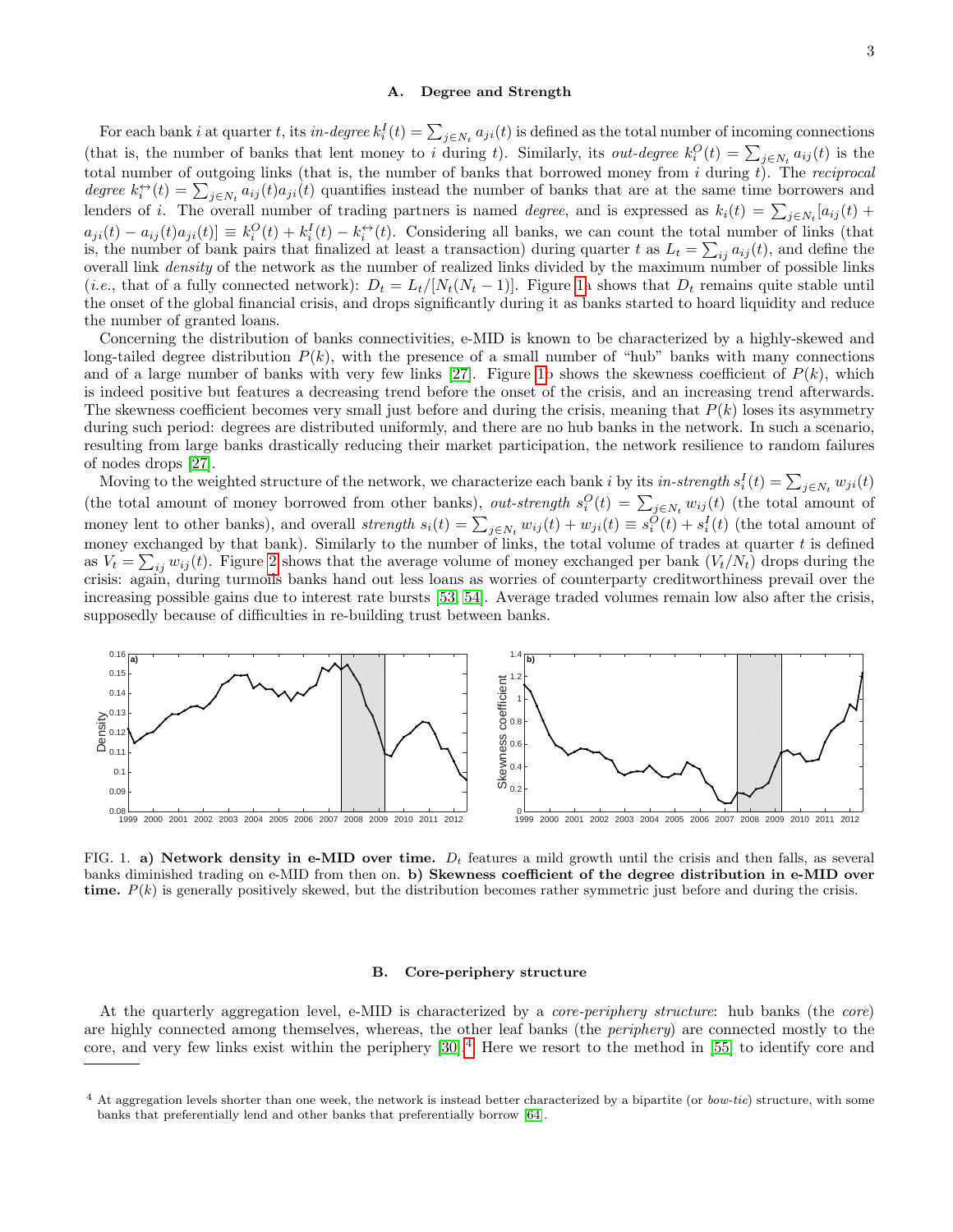

<span id="page-3-0"></span>FIG. 2. Average volume of money exchanged (in billions of euros) per bank over time. Banks' participation to the market is rather stable until the crisis, and then drops consistently. According to a two-sample Kolmogorov-Smirnov test (at 5% confidence level), the hypothesis that the average values before and after the crisis are derived from the same distribution is strongly rejected. On the contrary, when subdividing the pre-crisis period in two sub-periods, the hypothesis cannot be rejected: the trend is stable before the crisis.

periphery banks, and employ the obtained partition in the analysis of overall network properties presented in Figure [3.](#page-3-1) In particular, Figure [3a](#page-3-1) shows the decreasing trend of the number of *active banks*  $N_t$ , namely the number of banks that appear at least in one e-MID transaction during quarter t. Figures [3b](#page-3-1) and [3c](#page-3-1) respectively show that also the number of connections  $L_t$  and the volume exchanged  $V_t$  decrease over time, whatever these quantities are computed within the core, within the periphery, and between core and periphery. Note that the decrease of  $L_t$  and  $V_t$  is only partially explained by the fewer number of active banks  $N_t$  (in fact,  $V_t/N_t$  is almost constant before the crisis, see Figure [2\)](#page-3-0). In this respect, while precautionary motives can be responsible for having less active banks since the onset of the crisis, mergers and acquisitions could have played a significant role beforehand.



<span id="page-3-1"></span>FIG. 3. Core-periphery network analysis over time. Stacked histograms for: a) Number of active banks  $N_t$ ; b) Number of links between active banks  $L_t$ ; c) Volume of money exchanged  $V_t$  (in billions of euros).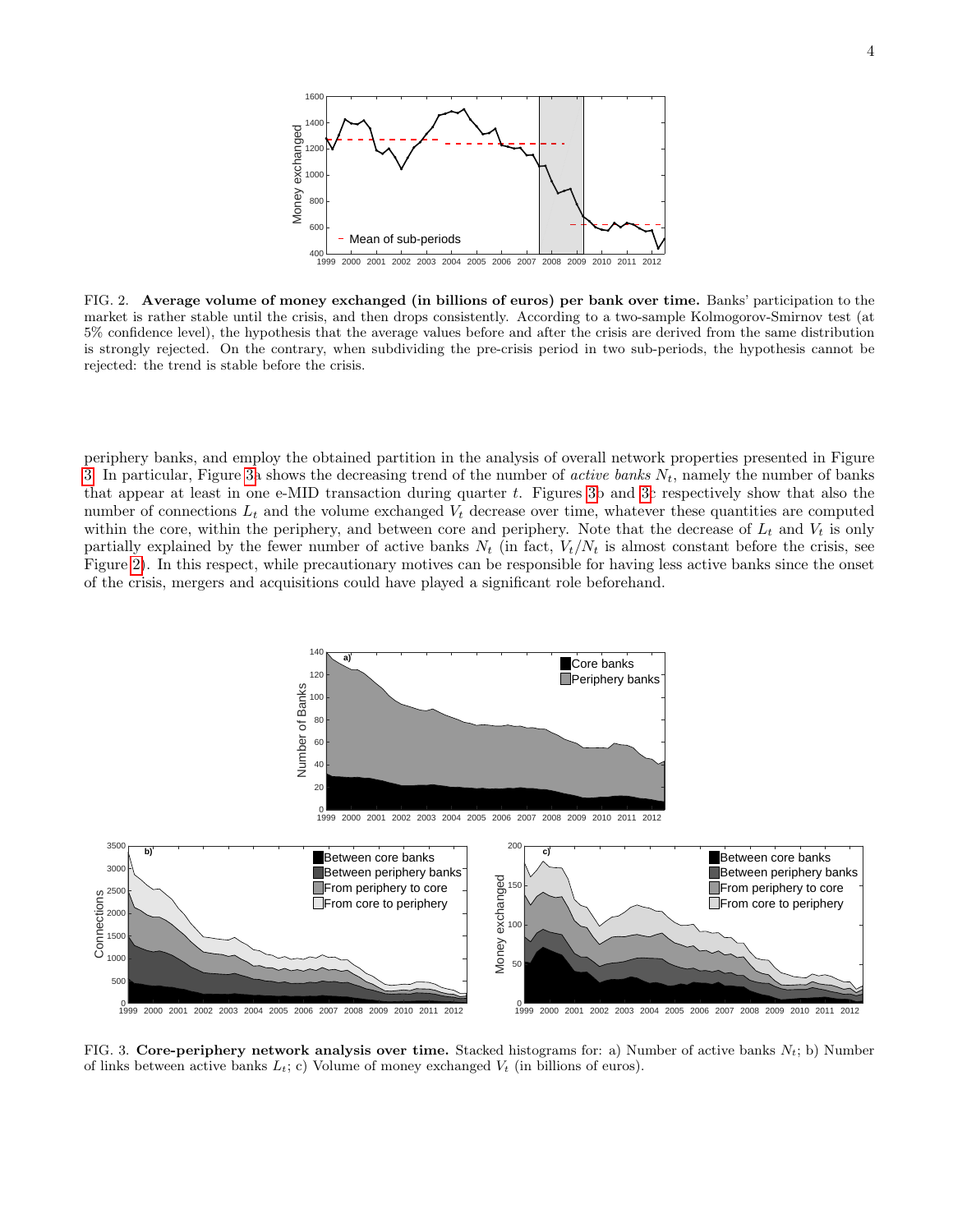### C. Reciprocity, clustering and efficiency

We now turn our attention to network metrics related to the local structure of connections, and in particular to preferential lending between banks. Reciprocity is defined as the the number of bidirectional links over the total number of links in the network:  $r_t = L_t^{\leftrightarrow}/L_t$ , where  $L_t^{\leftrightarrow} = \sum_{i < j} a_{ij}(t) a_{ji}(t)$ . Clustering measures the probability that two banks have a common trading counterpart, and is defined as the average ratio between the number of link triangles to the total possible number of such triangles. In its simplest undirected version, the clustering coefficient is defined as  $c_t = \sum_i \{ [\sum_{jh} u_{ij}(t) u_{ih}(t) u_{jh}(t)] / [k_i^2(t) - k_i(t)] \} / N_t$ , where  $u_{ij}(t) = a_{ij}(t) + a_{ji}(t) - a_{ij}(t) a_{ji}(t)$  [\[56\]](#page-14-17). Efficiency instead measures how well liquidity (or information in general) is exchanged and flows within the network, and is defined as the average of the inverses of the shortest path length between node pairs:  $e_t = \sum_{ij} d_{ij}^{-1}(t) / [N_t(N_t - 1)]$ , where  $d_{ij}$  is the length (in number of links) of the shortest path from node i to node j [\[57\]](#page-14-18). The temporal evolution of these quantities is reported in Figure [4.](#page-4-0) Again we observe a stable behavior that changes in correspondence of the financial crisis (abruptly in the case of efficiency), and previous stationary values are not recovered even years later. This indicates that banks behavior due to the crisis (liquidity hoarding and distrust for counterparty creditworthiness) causes a structural break in the market: recovering the pre-crisis configuration may need a strong exogenous intervention and system-level modifications.



<span id="page-4-0"></span>FIG. 4. Reciprocity, clustering and efficiency coefficients over time. The drop of efficiency at the global financial crisis is particularly evident, and basically marks the interbank market freeze [\[24\]](#page-13-14).

### IV. LIQUIDITY-DRIVEN CONTAGION MODEL

We now present the EDB dynamical model of liquidity contagion in interbank networks. We start by briefly describing the standard SIR model used in epidemiology, and then proceed step by step to its adaptation for interbank lending markets.

### A. The Susceptible-Infected-Removed model

The SIR model is a deterministic compartment model introduced in [\[47\]](#page-14-7). It considers a fixed population of individuals, each of which can be in one of three possible states: susceptible  $(S)$ , infected  $(\mathcal{I})$  and removed (or recovered) (R). The model dynamics then set the transition probabilities between the compartments: infected individuals can spread the infection to susceptible ones with a given probability  $\lambda$ ; on the other hand, infected individuals are removed from the system at a rate  $\mu$ . The dynamical flow of SIR model is thus  $S \to \mathcal{I} \to \mathcal{R}$ , and the model equation for a well-mixed population are:

$$
\frac{ds}{dt} = -\lambda s i \qquad \qquad \frac{di}{dt} = \lambda s i - \mu i \qquad \qquad \frac{dr}{dt} = \mu i
$$

where s, i and r are the densities of susceptible, infected and removed individuals, respectively, such that  $s+i+r=1$ . This model can be implemented on any network structure by restricting the  $S \to \mathcal{I}$  transitions to realized links: infected individuals can only transmit the disease to their susceptible neighbors.

The SIR model builds on several simplifying assumptions such as that of a link-independent infection rate and a node-independent removal rate, which can be appropriate for humans having similar immune responses but fails in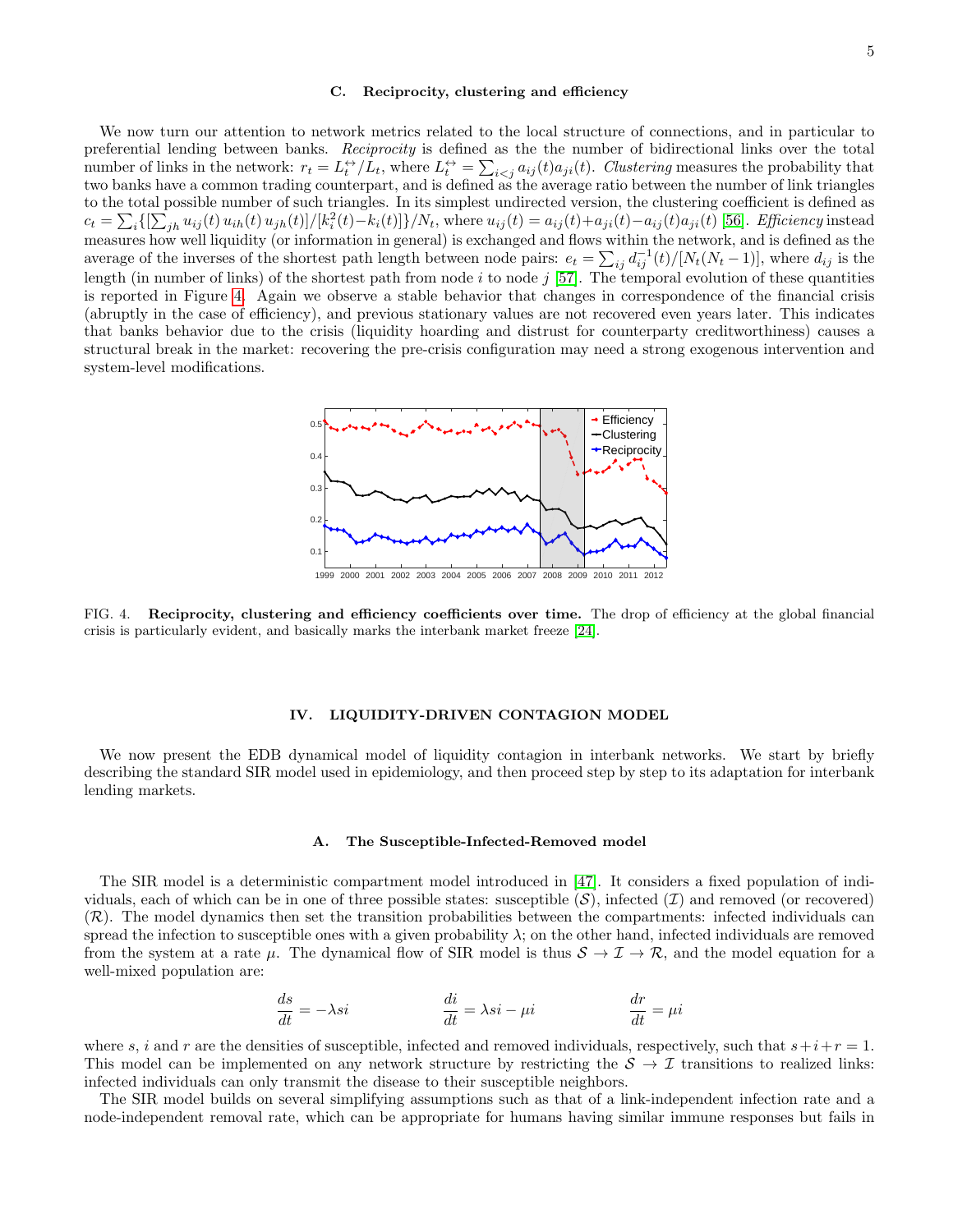other contexts where contagion channels can be of very different extent. A recent attempt to extend the SIR model to the more realistic scenario of weighted directed networks assumes a constant removal rate  $\mu$ , but the infection probability becomes dependent on link weights: the probability that the infection spreads from an infected individual i to her susceptible neighbor j reads  $\lambda_{ij} = \lambda k_i^O w_{ij}/s_i^O$ , meaning that outgoing links with larger weights become preferential contagion channels [\[48\]](#page-14-19).

# B. The Exposed-Distressed-Bankrupted model

Building on the SIR model and its adaptation to weighted directed network, we now assemble our model for liquidity-driven financial contagion: the *Exposed-Distressed-Bankrupted* model (EDB). We start by briefly recalling the features of the interbank lending market, which is the context we want to describe. The market allows banks to face liquidity fluctuations and meet reserve requirements at the end of the trading day, as banks temporarily short on liquidity borrow money from other banks having excess liquidity. The majority of contracts within the market has overnight duration, meaning that they are placed, and shortly after resolved and rolled-over—as banks may need additional liquidity to refinance their activities. The system is thus subject to *roll-over risk*: banks debt that is about to mature needs to be replaced by a new debt, yet if because of a crisis the market offer for fundings drops, banks may fail to meet their short-term obligations and be forced to enter bankruptcy, or to sell their illiquid assets resulting in potentially large losses during fire sales [\[2\]](#page-13-9). These spillovers create the incentive to hoard liquidity [\[21\]](#page-13-11), which can in turn induce another wave of liquidity shocks, activating a spiral that can lead the interbank market to freeze completely [\[22,](#page-13-12) [24\]](#page-13-14).

Once the liquidity risk dynamics of the market has been set down, we can formulate the analytics of the EDB model. We basically assume that liquidity losses propagate as an epidemic disease over the market: funding losses experienced by a bank imply a decreasing capability to lend money to the market (even if no default has occurred), which in turn may cause liquidity shortages for other banks unable to borrow all the liquidity they need. A simple way to translate these concepts into a dynamical system is the following. Similarly to SIR, each bank can be in one of three states: exposed  $(\mathcal{E})$ , distressed  $(\mathcal{D})$  and bankrupted  $(\mathcal{B})$ . Exposed banks are healthy in the sense that they get full liquidity supply from the market, but are subject to financial contagion from both distressed and defaulted banks. If contagion occurs by losses of liquidity provision, an exposed bank becomes distressed. Finally, when liquidity losses become overwhelming, a distressed bank eventually fails and switches to the bankrupted state.

The "infection" probability, *i.e.*, the probability that a distressed or defaulted bank  $i$  transmits a liquidity shock to an exposed bank j, depends on the transaction volume between the two institutions. In particular, we assume that the higher the loan i granted to j  $(w_{ij})$ , the higher the probability that i (which is short of liquidity) cuts the funding, resulting in a liquidity loss for  $j$ . In general we assume:

<span id="page-5-1"></span>
$$
\lambda_{ij} = \varphi \left( \frac{w_{ij}}{s_i^O} \right) \tag{1}
$$

where  $\varphi(\cdot)$  is an appropriately chosen function defined in the interval [0, 1] that obeys  $\varphi(0) = 0$  and  $\varphi(1) = 1.5$  $\varphi(1) = 1.5$  The role of the normalization factor  $s_i^O = \sum_j w_{ij}$  is to have  $\lambda_{ij} \equiv 1$  in the case of a distressed or defaulted bank *i* lending money only to one exposed bank j. Note that differently from the original SIR model or the one in  $[48]$ , in our setting the infection propagates from both distressed and bankrupted banks.

On the other hand, the "bankruptcy" probability for distressed bank  $i$  is assumed to be:

<span id="page-5-2"></span>
$$
\mu_i = \psi \left( \frac{\sum_{j \in N \setminus \mathcal{E}} w_{ji}}{\sum_j w_{ji}} \right) \equiv \psi \left( \frac{\tilde{s}_i^I}{s_i^I} \right) \tag{2}
$$

where  $N \setminus \mathcal{E}$  is the set of distressed and bankrupted banks,  $\tilde{s}_i^I$  is the in-strength of i restricted to this set, and  $\psi(\cdot)$ is another appropriately chosen function defined in the interval [0, 1] that obeys  $\psi(0) = 0$  and  $\psi(1) = 1$ . The ratio  $\tilde{s}_i^I/s_i^I$  is precisely the proportion of liquidity bank i needs that was previously obtained from unhealthy institutions: a bank goes bankrupt if this proportion is too high, given the assumption that banks cannot efficiently and immediately reallocate their asset and liabilities to absorb the distress. Indeed, bank i gets no liquidity at all if each of its lenders is in the distressed or bankrupted state, going bankrupt with probability 1.

<span id="page-5-0"></span><sup>&</sup>lt;sup>5</sup> For a linear  $\varphi(\cdot)$ , eq. [\(1\)](#page-5-1) is analogous to the expression used in [\[48\]](#page-14-19)—apart from a pre-factor and the dependence on the out-degree of the source node.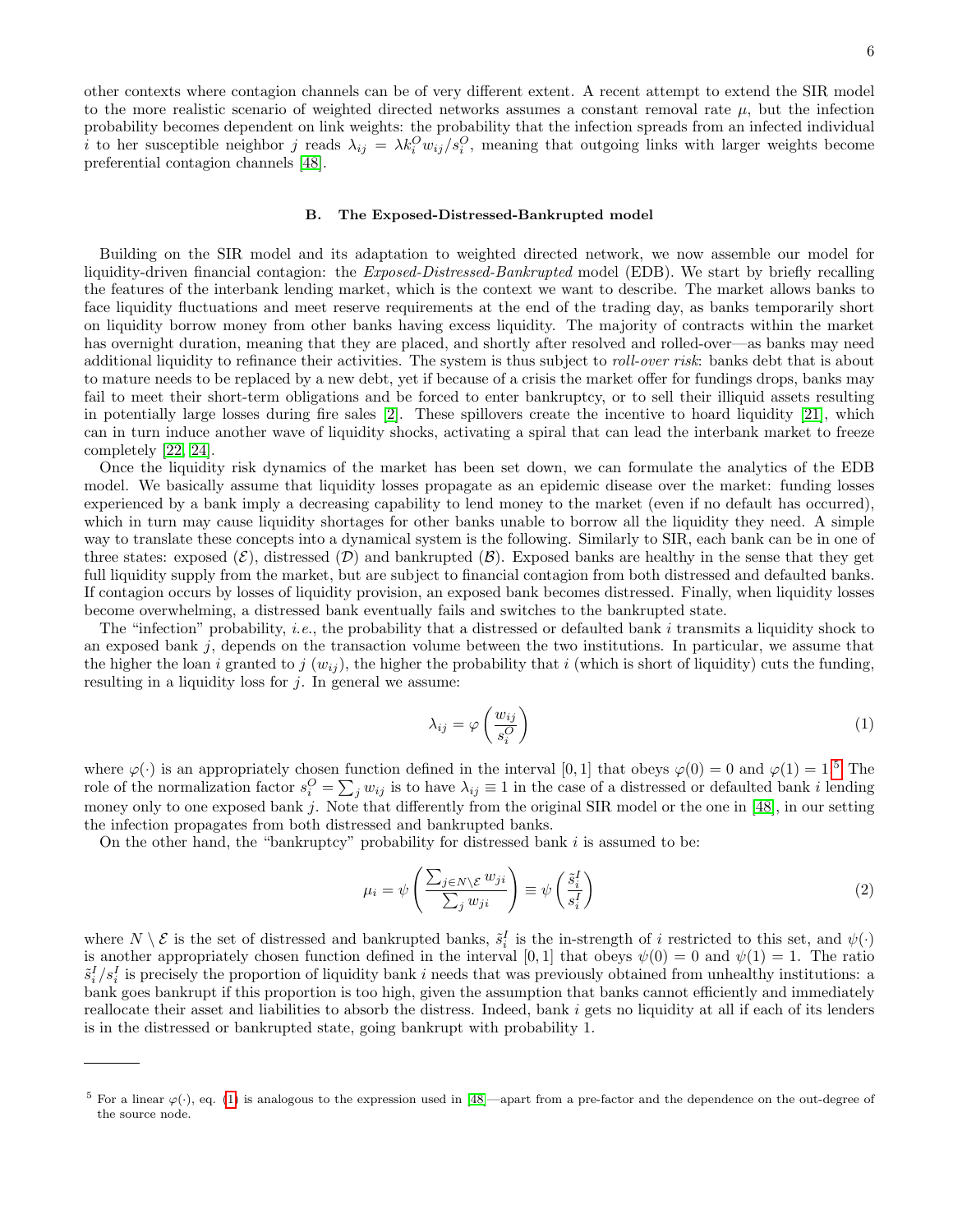We stress that the EDB model builds on two important assumptions. The infection probability of eq. [\(1\)](#page-5-1) depends only the amount of the loan between the borrower and the lender (normalized to the aggregate loans of the lender), without considering any other features of the borrower or the lender, for instance how risky they are. In the same way, the bankruptcy probability eq. [\(2\)](#page-5-2) depends only on the relative amount of funding lost by the bank, without considering any other features of the bank such as its liquid asset holdings. These assumptions are rooted on the fact that the model uses as input only the structure of the interbank market, without considering the detailed balance sheet composition of each bank. Such a simplification allows to run the model when the latter information is missing, yet leaves room for improvements. Finally note that the model does not contemplate any recovery mechanism: once a bank becomes distressed, it will eventually get bankrupted. As such, the model dynamic is meant to run on short time scales (comparable to loan duration which is typically ON), for which it is unrealistic to expect that banks can adjust their financial positions and thus recover.

While we leave the discussion on how to set the functions  $\varphi(\cdot)$  and  $\psi(\cdot)$  to the next section,<sup>[6](#page-6-0)</sup> we conclude by discussing related SIR-like models in the context of economic and financial networks. Garas *et al.* [\[58\]](#page-14-20) use a variable infection probability to model the spreading of a crisis in the world economy. Toivanen [\[50\]](#page-14-9) and later Philippas et al. [\[59\]](#page-14-21) model interbank contagion from the viewpoint of counterparty risk, due to losses originating from banks failing to meet contractual obligations. As such, this kind of contagion travels in the opposite direction of contagion due to roll-over risk which we consider in our study  $[1, 44]$  $[1, 44]$ . Indeed, Toivanen [\[50\]](#page-14-9) models contagion from bank i to bank j using an infection strength  $\kappa_{ij} \sim w_{ji}/s_j^O$  (namely, the share of the loan to i in the portfolio of bank j), which must be higher than a parameter reflecting the financial position of bank j for contagion to occur. Overall, our liquidity-driven approach represents a natural complement to the credit-driven model by Toivanen [\[50\]](#page-14-9).

# C. Simulation setting

The numerical program for the EDB model is designed as follows. Initially, all banks are healthy and thus belong to the exposed state  $\mathcal{E}$ . Then, an exogenous liquidity shock hits a set of randomly chosen banks, which are thus put into the distress state  $D$ . The dynamics then proceeds in discrete time steps, in each of which:

- Distressed and bankrupted banks can infect their exposed debtor banks, with probability given by eq. [\(1\)](#page-5-1). If infected, an exposed bank switches to the distressed state (and can thus propagate liquidity shocks in the next step).
- After the propagation of the infection, distressed banks can go bankrupt at a rate given by eq. [\(2\)](#page-5-2).

The simulation stops when there are no distressed banks left in the market, or if a maximum number of steps is reached. The stop condition of no distressed banks left in the market means that, from then on, no more defaults can occur—unless an exposed bank becomes distressed first. The upper limit of time steps is instead set as the model is designed to run on short time scales.<sup>[7](#page-6-1)</sup>

For our analysis, we implement three different economic scenarios by changing the shape of the functions  $\varphi(\cdot)$  and  $\psi(\cdot)$  (see Figure [5\)](#page-7-0):

- 1. LC-LD (linear contagion linear default). The infection probability is linearly proportional to the exposure between banks, and the default probability is linearly proportional to the ratio between the faced liquidity shortage and the overall financial needs of a bank, resulting into linear expressions  $\varphi(x) = \psi(x) = x$ .
- 2. LC-NLD (linear contagion nonlinear default). The infection probability is linear  $\varphi(x) = x$ , but the default probability is a nonlinear function characterized by a threshold  $\gamma$ , so that  $\psi(x) \propto x$  for  $x < \gamma$  and  $\psi(x) \simeq 1$  for  $x \geq \gamma$ . The latter choice reflects a situation in which banks with little liquidity shortages have easy access to funding (from external channels such as central banks injecting liquidity in the market) and are thus less likely to go bankrupt, whereas, the default probability jumps when liquidity shortages surpass a threshold, as access to external funding is denied for exceeding regulatory constraints.
- 3. NLC-NLD (nonlinear contagion nonlinear default). The infection probability grows more than linearly with the exposure, mimicking a liquidity hoarding tendency for distressed banks which puts more liquidity pressure on their counterparties, whereas, the default probability is kept nonlinear.

<span id="page-6-0"></span><sup>&</sup>lt;sup>6</sup> The model can be further extended by adding a stochastic noise  $\epsilon$  to the infection and default probabilities:  $\varphi(x) \to \varphi(x) + \epsilon$  and  $\psi(x) \to \psi(x) + \epsilon$ . Such a noise simulates instantaneous exogenous shocks, generated for instance by private depositors withdraws. The upper bound of the shock can be calibrated as the maximum amount of withdraw allowed by a bank under distress. For the sake of simplicity, in this work we do not consider this possibility.

<span id="page-6-1"></span><sup>7</sup> We arbitrarily set this upper limit to 100 steps, noting that about 90% of simulations stop before reaching it.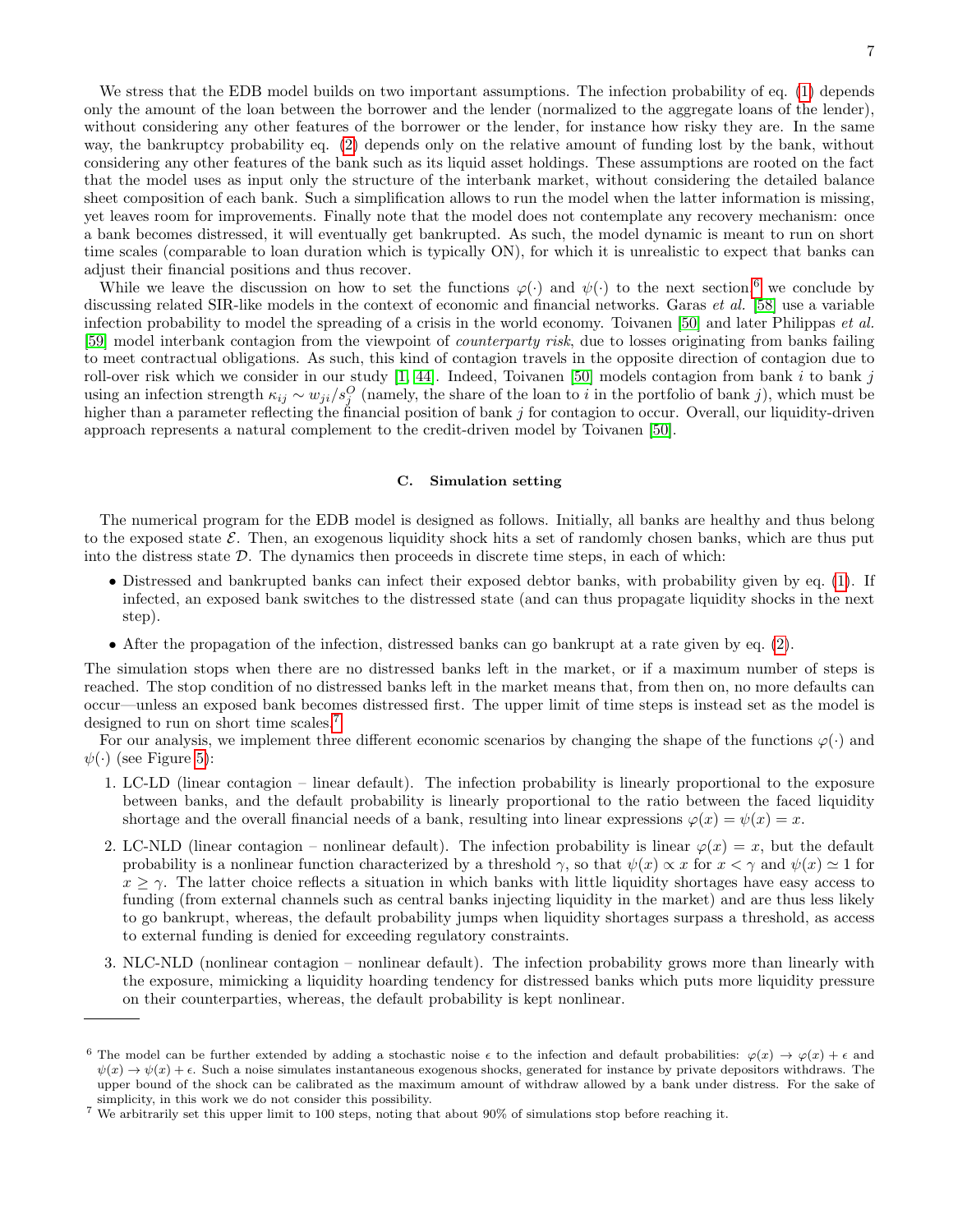

 $0$ 

0.2

0 0.1 0.2 0.3 0.4 0.5 0.6 0.7 0.8 0.9 1

FIG. 5. Economic scenarios modeled by the functions  $\varphi(\cdot)$  and  $\psi(\cdot)$ . For NLD we use a regularized incomplete beta function  $\psi(x) = I_x(5, 20)$ , whereas, for NLC we pose  $\varphi(x) = I_x(1, 2)$ .

<span id="page-7-0"></span>0 0.1 0.2 0.3 0.4 0.5 0.6 0.7 0.8 0.9 1

LC  $-$ -NLC

 $\begin{array}{c|cc}\n\mathbf{0} & \mathbf{0.1} & \mathbf{0.2}\n\end{array}$ 

 $0.4 \begin{array}{ccc} \bullet & \bullet & \bullet \end{array}$ 

 $1$ 

0.2

0.6 0.8

As input data for simulations, we use quarterly networks as described in section [II.](#page-1-3) Note that the use of quarterly networks is indeed consistent with a model dynamics run on short time scales. This is because the EDB model is only based on connection weights relative to banks exposure. In a typical daily network a bank establishes a few contracts (so that there are a few channels of financial contagion), but each of these contract represents a significant share of its total daily exposure (and is thus very likely to drive liquidity contagion). In a quarterly network instead a bank has many more connections (so that there are several channels of financial contagion), though each of them weights much less in its total quarterly exposure (and is thus much less likely to drive liquidity contagion). Overall, for our model using a quarterly network basically means using an average daily network in the whole quarter, getting rid of the sparsity issue for daily networks which can lead to extremely noisy results. More importantly, connections in the average daily networks should more accurately represent preferential, long-lasting relationships between banks (which are the actual drivers of liquidity contagion in our model), whereas, actual daily transactions are akin to random draws from this underlying network [\[29\]](#page-13-17). Indeed, as Finger *et al.* argue [29], "for the purpose of identifying [...] systemically important institutions, longer aggregation periods may be more sensible [...]. Moreover, from an economic viewpoint, overnight loans can be seen as longer-term loans, where the lender can decide every day whether to prolong the loan or not. In this way, aggregating overnight credit relationships over longer frequencies could provide a more accurate picture of the interbank network".

# V. SIMULATION RESULTS

We now present simulation results obtained as averages over 5000 independent realizations of the model. As in section [III,](#page-1-4) we use 2007Q3 – 2009Q1 to mark the crisis, and employ a 5-point smoothing on simulated quantities to mitigate short-term fluctuations.

We first focus on the fraction of bankrupted banks in the market, which we take as a proxy for systemic risk. Figure [6](#page-8-0) shows simulation results for different initial densities of distressed banks and for the three economic scenarios presented above. The first evident observation is that the temporal trends of systemic risk for the three economies are highly correlated, and basically differ just for a vertical shift. This suggests that the network topology (which is the same in the three settings) plays a fundamental role in the epidemic diffusion. The overall level of systemic risk in the system can assume worrying high values (from about 35% up to almost 80% also when the initial density of distressed bank is just  $1\%$ ), pointing to the importance of considering network effects when assessing the system resilience to liquidity shocks. Naturally, the resulting systemic risk increases for higher initial densities of distressed banks, but the relationship between these two variables is nonlinear: the number of bankruptcies grows only by a few percentage points (on average, 6%, 12% and 19%) for multiples of the initial density (5, 10 and 20 times, respectively), indicating that liquidity losses in the market can saturate even for a small initial distress. In any event, the most interesting feature of Figure [6](#page-8-0) is that the number of bankrupted banks increases substantially just before the onset of the global financial crisis. The subsequent drop of systemic risk during and after the crisis, which is observed for a low initial shock, can be indeed attributed to precautionary banks behavior, as demonstrated by the decreasing number of banks participating to the market and the even more decreasing number and volume of transactions (see Figure [3\)](#page-3-1). Yet, the reduced network density is not enough to explain the recovered resilience, and the structural changes of the market topology have been determinant in this sense. In order to prove this statement, we perform a statistical test by measuring systemic risk as simulated on an ensemble of null networks, i.e., random networks with the same density, degree sequence and strength sequence of e-MID network snapshots after the crisis [\[60,](#page-14-22) [61\]](#page-14-23). Using a

 $LD \quad | \quad |$ 

 $-NLD$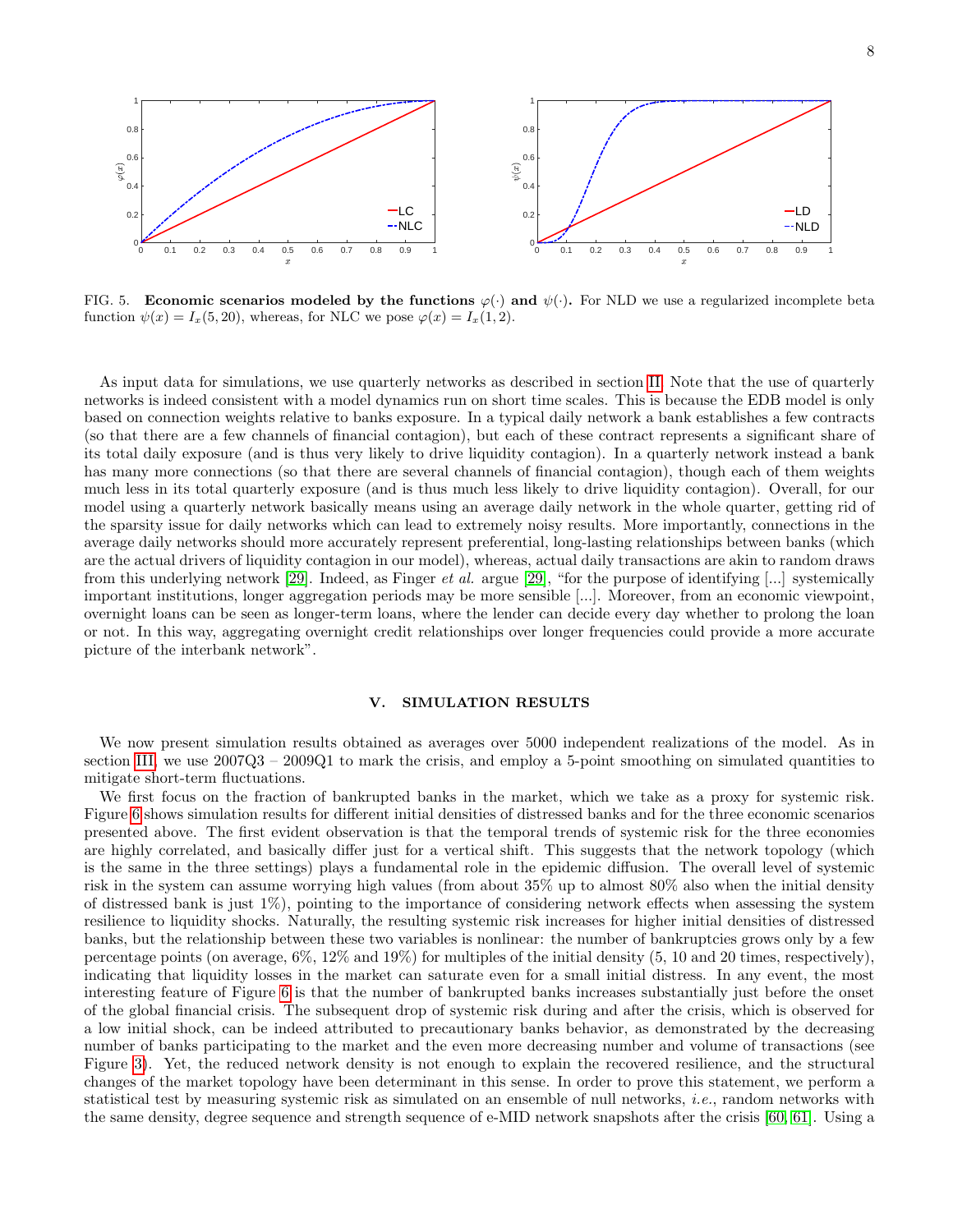two-sample Kolmogorov-Smirnov test, the null hypothesis that the two risk measures come from independent random samples of the same distribution is rejected at the 0.1% confidence level. Note however that the system resilience is not recovered after the crisis when the initial shock is large.



<span id="page-8-0"></span>FIG. 6. Average ratio of bankrupted banks at the end of simulations, for the various economic scenarios and different initial densities of distressed banks: a) 1%, b) 5%, c) 10%. The number of defaults reaches a maximum just before the beginning of the financial crisis.

Note that an apparent contradiction to the above discussed relation between liquidity hoarding and systemic risk emerges by observing the remarkably higher number of defaults in the third scenario, where a sort of hoarding tendency enters in the contagion dynamics: the probability that banks cut their liquidity provision is higher than in the other economies, significantly enhancing the spreading of the liquidity disease. What happens here is that a liquidity hoarding behavior simulated on a given market configuration has the effect of increasing liquidity risk. However, if banks actually hoard liquidity then the realized market structure changes, and the new configuration is more resilient to liquidity shocks, mainly because is deprived from its functionality of liquidity provider to banks.



0.45

<span id="page-8-1"></span>FIG. 7. Relative liquidity loss compared to systemic risk given by the ratio of bankrupted banks. Results refer to the first economic scenario (LC-LD) and to a density of initially distressed banks equal to 1%.

Besides assessing systemic risk through the number of bankrupted banks, we can measure the overall liquidity loss in the market by accounting for the size of defaulted banks. We thus compute the ratio between the amount of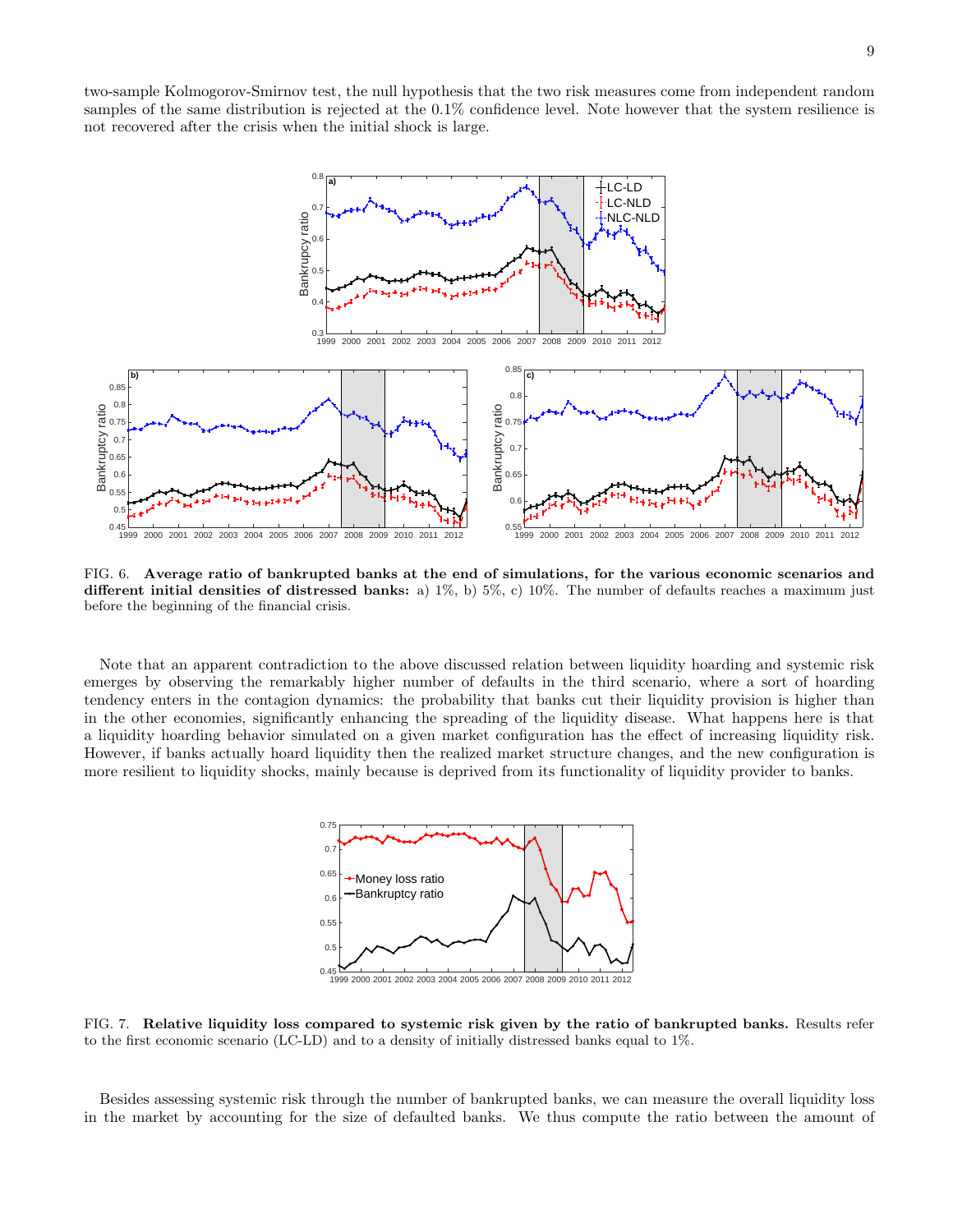

<span id="page-9-1"></span>FIG. 8. Time evolution of the correlation coefficients between banks network features and individual risk. a) in/out-degree; b) in/out-strength. Results refer to the first economic scenario (LC-LD) and to a density of initially distressed banks equal to 1%.

liquidity originally granted by bankrupted banks and the overall starting market liquidity, that is  $\sum_{i \in \mathcal{B}} s_i^O / \sum_i s_i^O$ .<sup>[8](#page-9-0)</sup> Figure [7](#page-8-1) shows that the ratio of liquidity loss is remarkably high over the whole time span of the data, suggesting again that a small initial shock can lead to severe systemic losses. Importantly, the monetary damage is much higher than the risk metric given by the percentage of bankruptcies, indicating that banks accounting for larger shares of the interbank network, *i.e.*, banks belonging to the network core [\[55\]](#page-14-15), are actually more likely to default.

We conclude the section by studying which network features make a bank more vulnerable to liquidity shocks. To do so we evaluate, for each quarter, the correlation coefficient between the in/out-degree and in-out/strength sequences of banks and their individual risk—assessed by their default frequency over the model realizations. Figure [8](#page-9-1) shows that the liquidity riskiness of a bank is highly correlated with its in-degree (that is, the number of lenders) and in-strength (the total amount of money borrowed): banks that rely more on the market to fund their activities are, as expected, more vulnerable to liquidity shocks.

# VI. ECONOMETRIC ANALYSIS

In this section we run a statistical exercise in order to discern the contribution of different network features of a bank on its liquidity riskiness. Among the various features that may affect the likelihood of bank failure, we focus on the following two set of quantities to be used as regressors in our analysis:

- binary features: in-degree, out-degree, binary-clustering and coreness;
- weighted features: in-strength, out-strength, weighted-clustering and betweenness.

In the above lists of quantities, degrees and strengths are defined in section 3.1; binary-clustering is defined in section 3.3, and weighted-clustering is obtained with the same expression of its binary counterpart by using  $u_{ii}(t)$  $w_{ii}(t) + w_{ii}(t)$  [\[56\]](#page-14-17); coreness is a dummy variable taking the value of 1 if the considered bank is in the core and 0 otherwise [\[55\]](#page-14-15); betweenness is the fraction of all the shortest paths in the network that pass through the considered bank [\[62\]](#page-14-24). All these quantities are measures of nodes centrality (or importance) in the network. Indicating as  $x_i^m(t)$ the value of variable  $m$  for bank  $i$  at time  $t$ , our benchmark regression reads:

$$
y_i(t) = \omega_i + \eta(t) + \sum_m \alpha_m x_i^m(t) + \Theta_t \sum_m \beta_m x_i^m(t) + \zeta \Theta_t + \varepsilon_i(t),
$$
\n(3)

where  $y_i(t)$ , namely the default frequency in the EDB model observed for each individual bank i at date t, is the dependent variable. The latter is estimated by within-group OLS estimator (Fixed Effect) with cluster-adjusted standard errors. In the above expression, we account for unobserved heterogeneity at bank level through the coefficient  $\omega_i$ , encompassing a variety of time-invariant factors such as bank location, institutional features of the country where it is based, ownership, and so on. On the other hand,  $\eta(t)$  accounts for generic temporal effects such as aggregate

<span id="page-9-0"></span><sup>8</sup> While liquidity is in principle hoarded by both distressed and bankrupted banks, the stop condition for simulations is of no distressed banks left in the market (or very few of them surviving when we reach 100 steps): at that point, all the liquidity lost is basically provided by bankrupted banks only.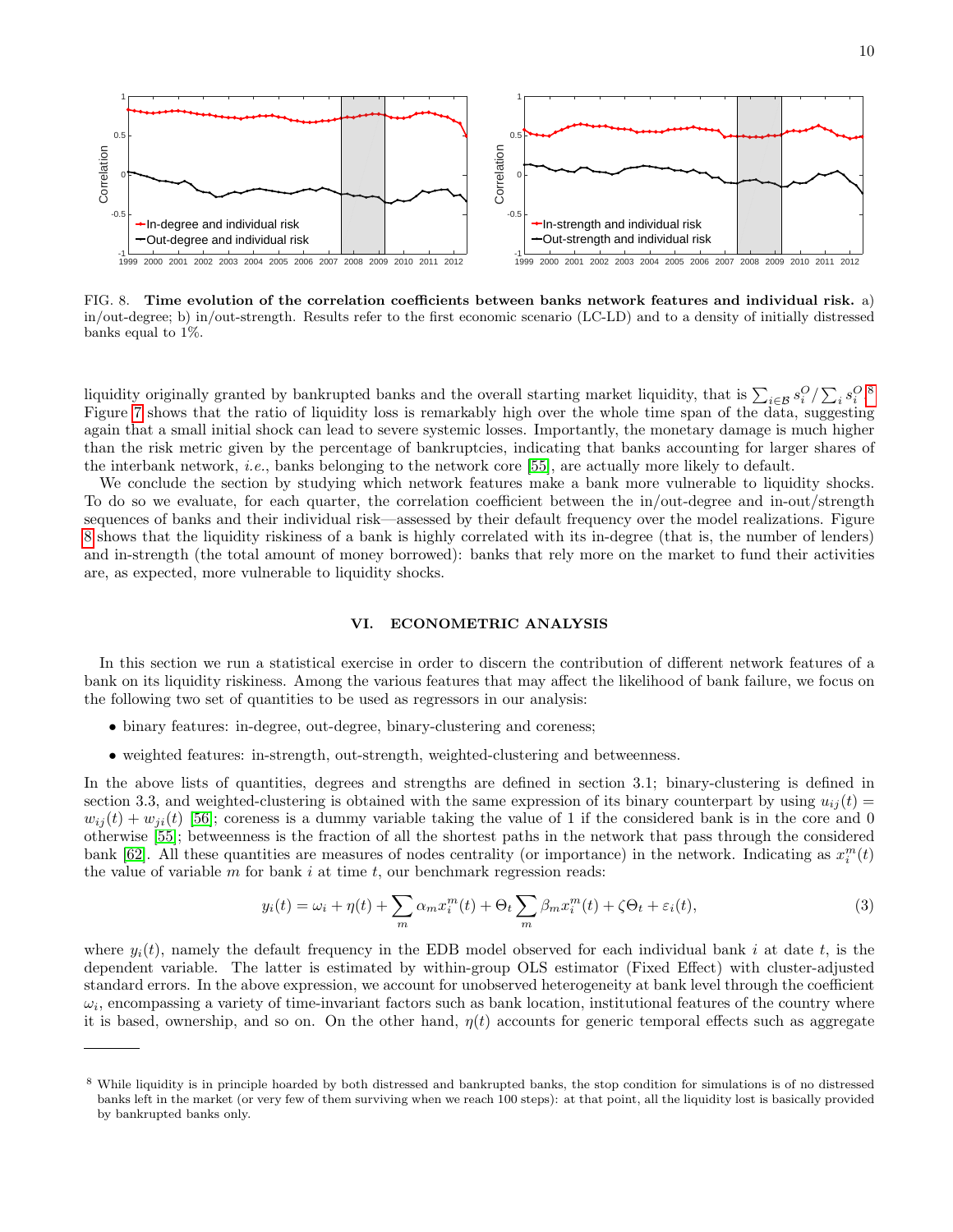shocks hitting the market at time t. We also introduce  $N_t$  discontinuities through the dummy variable  $\Theta_t$ , taking on the value 0 before 2008Q4 (first quarter after Lehman Brothers default) and 1 afterwards, in order to capture any change of variables due to the global financial crisis. Overall, the sets of regression coefficients we are interested in are  $\{\alpha_m\}$ , indicating whether feature m explains the variability of default frequencies, and  $\{\beta_m\}$ , showing how the effect of feature m changes after the crisis.

Tables [I](#page-11-0) and [II](#page-12-0) show regression results for the set of binary and weighted variables, respectively.<sup>[9](#page-10-0)</sup> In both cases, we consider an initial density of distressed banks equal to 1%, 5%, 10% and 20% (corresponding to the different table columns). As a general observation, we see that bank network features, *i.e.*, the topology of the network, plays an increasing significant role for a decreasing initial density of distressed banks. This means that network effects are important especially for small initial shocks. We then observe that betweenness and coreness do influence the default frequency, while clustering is the only metric that does not. Concerning the binary features reported in Table [I,](#page-11-0) we see that the number of lenders of a given bank covariates positively with that bank's default frequency, whereas, the number of borrowers for that bank does it negatively. Table [II](#page-12-0) then shows that also the total borrowing and lending are significant variables, however their effect is negligible compared to that of their binary counterparts. Finally, concerning the impact of variables after the crisis, we find a much lower statistical effect for betweenness, coreness and clustering. Discontinuities are instead observed for banks connectivities, with in-degree doubling its effect after the crisis. The impact of the crisis, represented by the variable Θ, increases in both regressions with the initial density of distressed banks. Note however that the crisis is significant only for the binary set of regressors (and for low values of initial density): default frequencies drops after the crisis due to the diminished trades between banks (liquidity hoarding).

Overall, the goodness of the two regressions in term of cluster-adjusted  $R^2$  indicates that the binary features can explain the variability of the dependent variable two-three times more than the weighted features. We can thus conclude that coreness and in/out-degree are more explanatory for systemic risk than the other variables, in line with the recent paradigm shift from "too big to fail" to "too interconnected to fail" [\[51\]](#page-14-10). Note that Toivanen [\[50\]](#page-14-9) reached similar conclusions for its credit-driven contagion model, in which an increase in the connectivity of a bank poses a greater threat to the banking system than an increase in its size.

# VII. CONCLUSIONS

In this work we have addressed the issue of systemic risk in interbank markets due to liquidity shortcomings. Using transaction data from the Italian electronic market for interbank deposits (e-MID), we have analyzed the interbank network structure, and studied its resilience to liquidity shocks through the introduction of the Exposed-Distressed-Bankrupted (EDB) model—simulating an epidemic dynamics of liquidity disease within the market. We found that the 2007/2008 global financial crisis had a significant impact on the network topology: liquidity hoarding policies and worries of counterparty creditworthiness resulted not only in a poorer interbank market in terms of active participants and density/extent of transactions, but also in structural changes of the market itself such as the disappearance of hub banks and preferential lending channels—which ultimately led the interbank network to become less efficient in terms of monetary flow between banks. Indeed, results of the EDB model show that systemic risk was maximal at the onset of the global financial crisis, and the subsequent financial burst forced banks to change their strategic behavior to adapt to the new harsher environment, ultimately lowering risk but depriving the market from its functionalities. We also point out that dynamics of liquidity shocks reverberation on the interbank network are extremely important to consider in stress-test scenarios, as the overall losses in the system can be severe also for weak initial shocks. The failure probability turns out to be enhanced for banks that rely heavily on the market for liquidity provision, especially in terms of number of borrowers: a high diversification of funding channels usually minimize roll-over risk for low level of financial distress, but during crisis periods it increases the probability to be hit by a liquidity shock.

The EDB model we implement in this work can be further generalized by acting on the infection and default probabilities, which can be modified to include exogenous spillovers. For instance, the default rate could be made dependent on depositors withdraws, or include bailout mechanisms that bring a bank back to the exposed state. Finally note that, as we already stated, the EDB model is implemented without considering the detailed balance sheet positions of banks, to which we do not have access through e-MID data. While such a simplification is not crucial when studying qualitatively the financial (in)stability of the market in relation with its network topological structure, the model is open to account for banks balance sheet information, in order to properly assess the real extent of liquidity-driven systemic risk in interbank markets.

<span id="page-10-0"></span><sup>9</sup> We report only result for the first economic scenario LC-LD, since the other two scenarios produce similar results.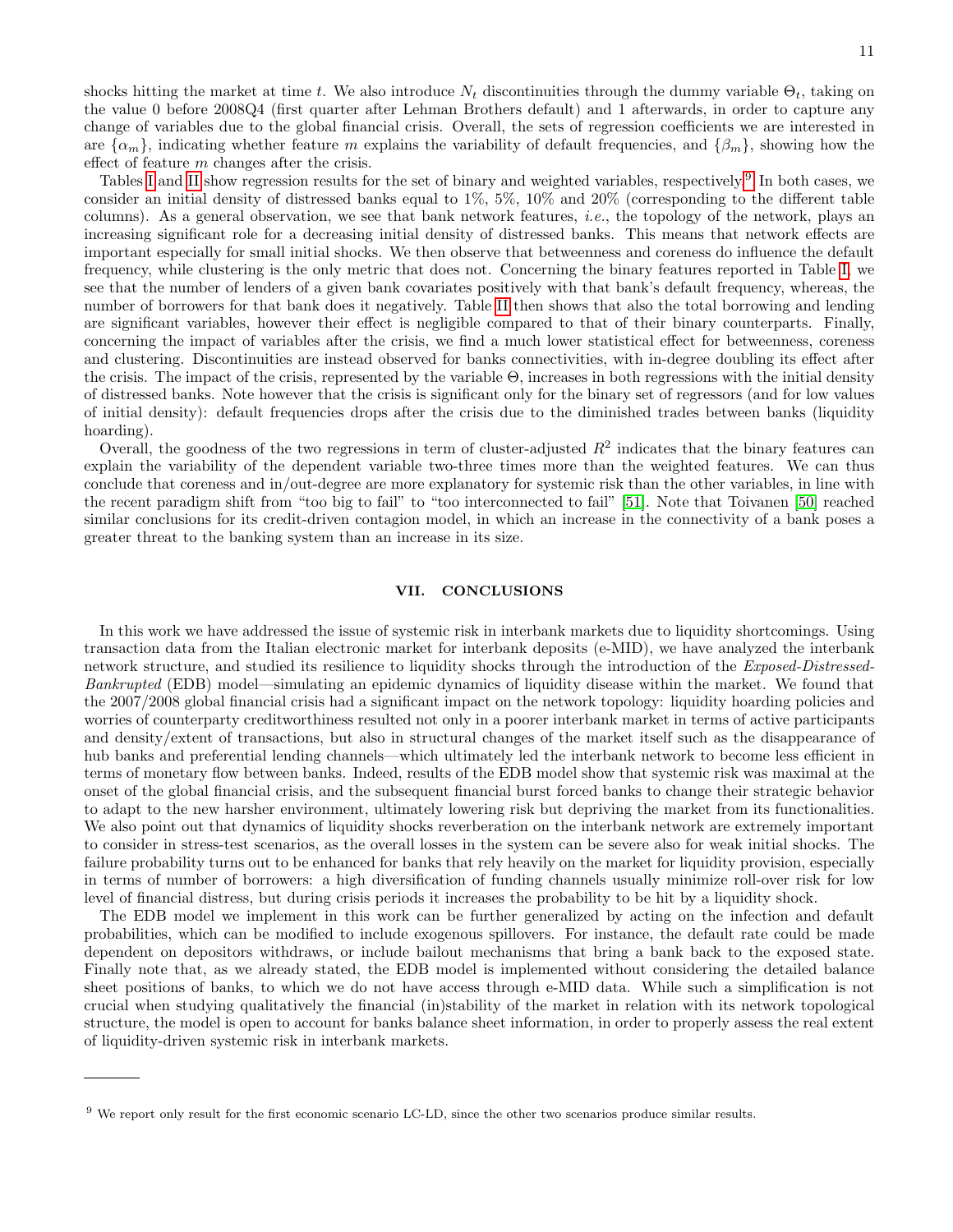<span id="page-11-0"></span>TABLE I. Regression results for independent variables given by binary network features of banks, obtained using within-group OLS estimator (Fixed Effect) with cluster-adjusted standard errors. Number of observations  $N = 4387$ , number of groups  $= 230$ , observations per group  $= 19$ .

|                             | Infection Probability |             |             |             |  |
|-----------------------------|-----------------------|-------------|-------------|-------------|--|
|                             | $1\%$                 | $5\%$       | 10%         | 20%         |  |
| $\alpha$ _coreness          | $9.791***$            | $8.900***$  | $7.609***$  | $5.993***$  |  |
|                             | (1.695)               | (1.610)     | (1.494)     | (1.298)     |  |
| $\alpha$ -binary-clustering | $-1.371$              | $-2.412$    | $-2.522$    | $-2.710$    |  |
|                             | (12.159)              | (11.445)    | (10.419)    | (8.824)     |  |
| $\alpha$ _in-degree         | $0.992***$            | $0.945***$  | $0.878***$  | $0.752***$  |  |
|                             | (0.084)               | (0.084)     | (0.081)     | (0.073)     |  |
| $\alpha$ -out-degree        | $-1.570***$           | $-1.498***$ | $-1.375***$ | $-1.156***$ |  |
|                             | (0.076)               | (0.078)     | (0.078)     | (0.074)     |  |
| $\beta$ _coreness           | $-8.350**$            | $-7.006*$   | $-5.388$    | $-3.001$    |  |
|                             | (3.145)               | (3.251)     | (3.237)     | (3.030)     |  |
| $\beta$ -binary-clustering  | 19.172                | 17.807      | 16.411      | 14.899      |  |
|                             | (14.102)              | (13.649)    | (12.863)    | (11.393)    |  |
| $\beta$ _in-degree          | $1.756***$            | $1.761***$  | $1.617***$  | $1.218***$  |  |
|                             | (0.224)               | (0.232)     | (0.230)     | (0.207)     |  |
| $\beta$ -out-degree         | $-1.631***$           | $-1.719***$ | $-1.642***$ | $-1.313***$ |  |
|                             | (0.223)               | (0.225)     | (0.220)     | (0.201)     |  |
| $\Theta$                    | $-15.702**$           | $-12.779**$ | $-9.293*$   | $-4.778$    |  |
|                             | (4.883)               | (4.793)     | (4.564)     | (4.116)     |  |
| $\eta$                      | $42.738***$           | 49.039***   | $54.855***$ | $63.231***$ |  |
|                             | (3.775)               | (3.609)     | (3.335)     | (2.873)     |  |
| $\overline{N}$              | 4387                  | 4387        | 4387        | 4387        |  |
| adj. $R^2$                  | 0.363                 | 0.358       | 0.345       | 0.315       |  |

Standard errors in parentheses

<sup>∗</sup> p < 0.05, ∗∗ p < 0.01, ∗∗∗ p < 0.001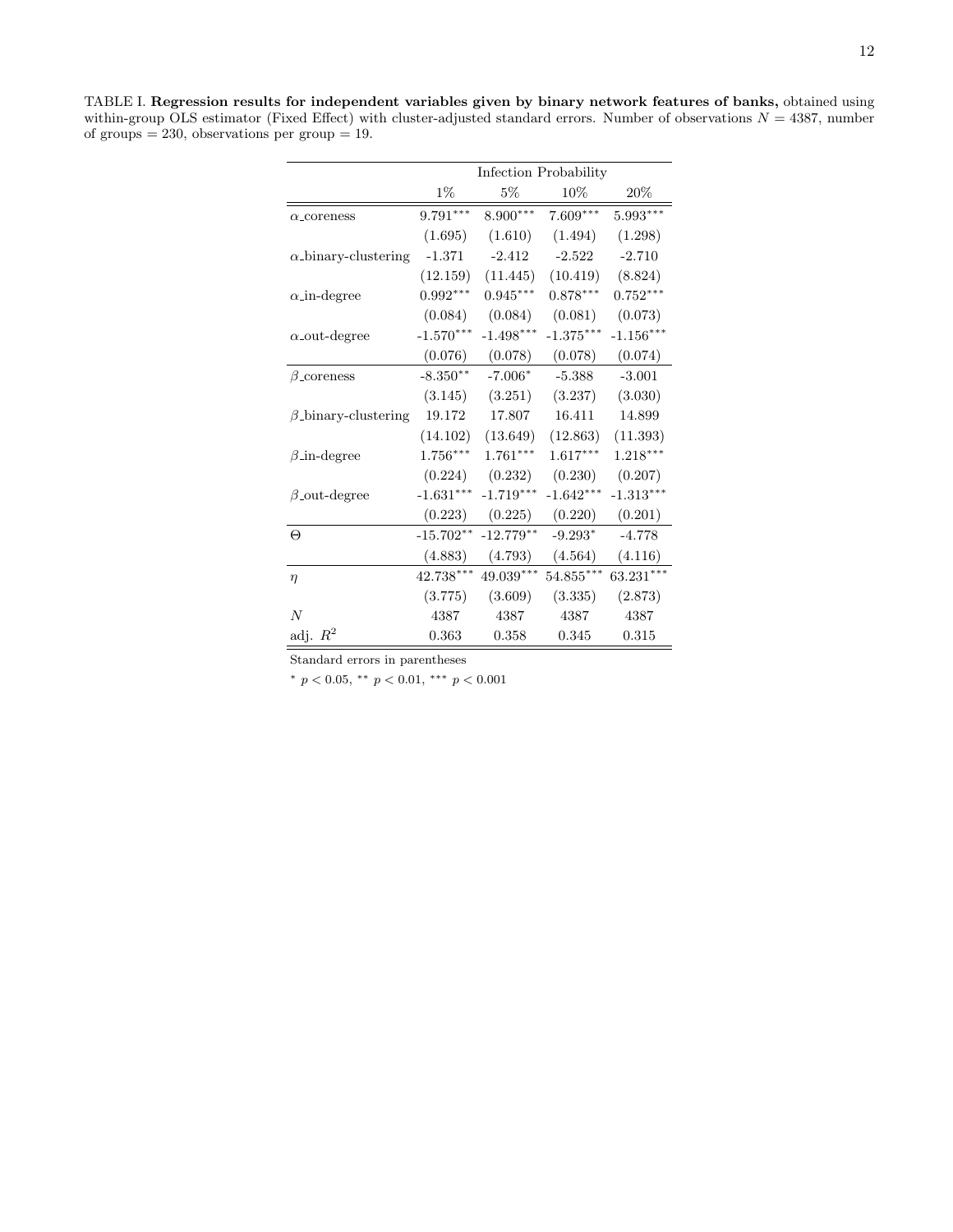<span id="page-12-0"></span>TABLE II. Regression results for independent variables given by weighted network features of banks, obtained using within-group OLS estimator (Fixed Effect) with cluster-adjusted standard errors. Number of observations  $N = 4387$ , number of groups  $= 230$ , observations per group  $= 19$ .

|                                  | Infection Probability |                 |             |             |  |
|----------------------------------|-----------------------|-----------------|-------------|-------------|--|
|                                  | $1\%$                 | 5%              | 10%         | $20\%$      |  |
|                                  |                       |                 |             |             |  |
| $\alpha$ -betweenness            | $0.045***$            | $0.044***$      | $0.041***$  | $0.036***$  |  |
|                                  | (0.007)               | (0.007)         | (0.006)     | (0.006)     |  |
| $\alpha$ -weighted-clustering    | 0.016                 | 0.015           | 0.014       | 0.012       |  |
|                                  | (0.024)               | (0.021)         | (0.018)     | (0.013)     |  |
| $\alpha$ <sub>-in-strength</sub> | $0.003***$            | $0.003^{***}\,$ | $0.002***$  | $0.002***$  |  |
|                                  | (0.001)               | (0.001)         | (0.000)     | (0.000)     |  |
| $\alpha$ -out-strength           | $-0.003***$           | $-0.003***$     | $-0.002***$ | $-0.002***$ |  |
|                                  | (0.000)               | (0.000)         | (0.000)     | (0.000)     |  |
| $\beta$ -betweenness             | $0.042**$             | $0.045***$      | $0.043**$   | $0.036*$    |  |
|                                  | (0.015)               | (0.015)         | (0.016)     | (0.015)     |  |
| $\beta$ -weighted-clustering     | 0.066                 | 0.078           | 0.075       | 0.049       |  |
|                                  | (0.116)               | (0.112)         | (0.102)     | (0.084)     |  |
| $\beta$ _in-strength             | 0.000                 | 0.001           | 0.001       | 0.000       |  |
|                                  | (0.001)               | (0.001)         | (0.001)     | (0.001)     |  |
| $\beta$ -out-strength            | $-0.004***$           | $-0.004***$     | $-0.004**$  | $-0.003**$  |  |
|                                  | (0.001)               | (0.001)         | (0.001)     | (0.001)     |  |
| $\Theta$                         | $-0.763$              | 1.145           | 2.909       | $4.569*$    |  |
|                                  | (2.533)               | (2.556)         | (2.473)     | (2.202)     |  |
| $\eta$                           | 45.784***             | $51.676***$     | $57.537***$ | $65.698***$ |  |
|                                  | (1.375)               | (1.312)         | (1.205)     | (1.016)     |  |
| $\overline{N}$                   | 4387                  | 4387            | 4387        | 4387        |  |
| adj. $R^2$                       | 0.168                 | 0.162           | 0.153       | 0.139       |  |

Standard errors in parentheses

\*  $p < 0.05$ , \*\*  $p < 0.01$ , \*\*\*  $p < 0.001$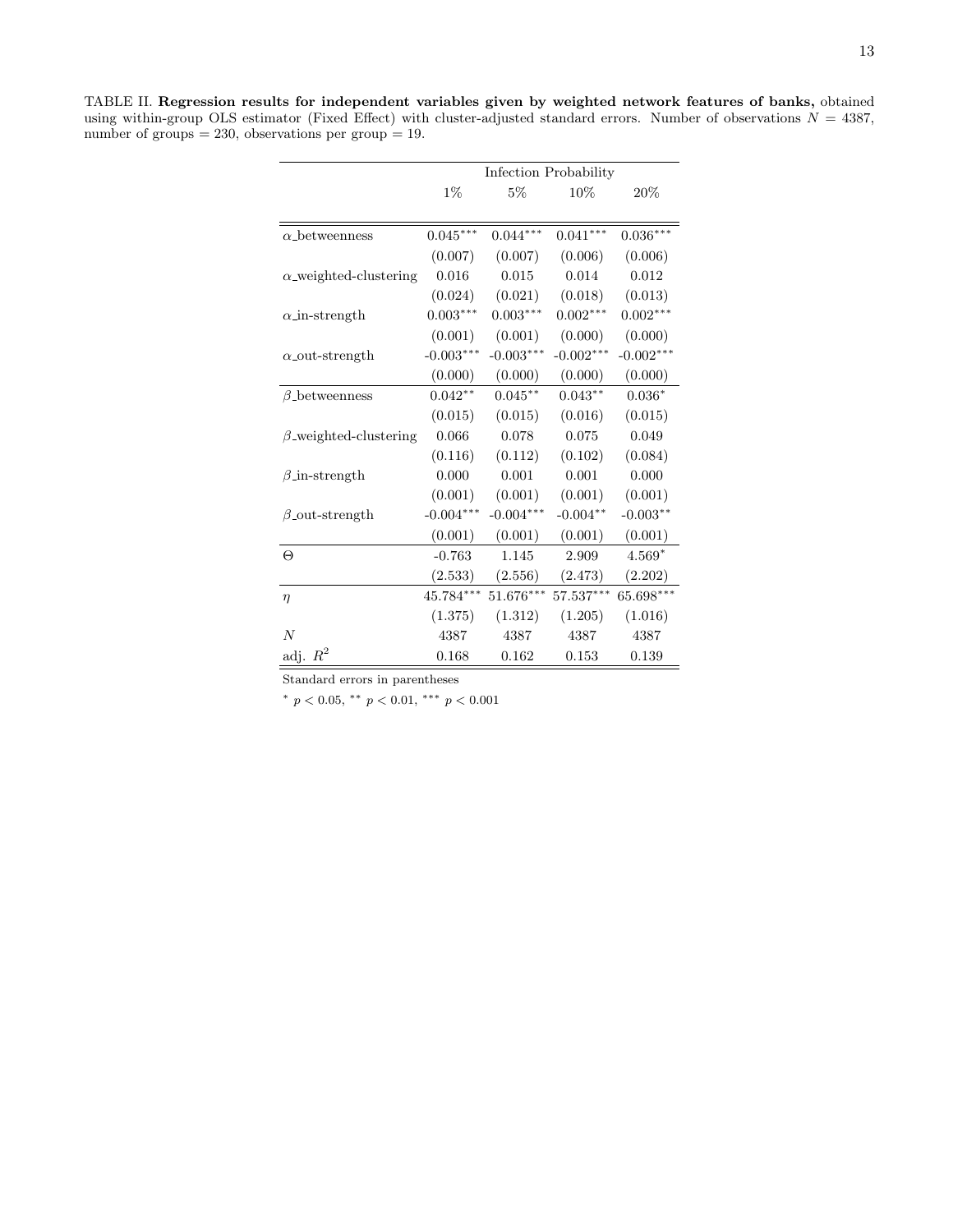### ACKNOWLEDGMENTS

We thank Alessandro Belmonte for useful discussions. Giulio Cimini and Riccardo Di Clemente acknowledge support from project GROWTHCOM (FP7-ICT, n. 611272). Giulio Cimini also acknowledges support from projects MULTIPLEX (FP7-ICT, n. 317532) and DOLFINS (H2020-EU.1.2.2., n. 640772). The funders had no role in study design, data collection and analysis, decision to publish, or preparation of the manuscript.

- <span id="page-13-0"></span>[1] J. A. Chan-Lau, M. Espinosa, K. Giesecke, J. A. Solé, Assessing the systemic implications of financial linkages, IMF Global Financial Stability Report 2 (2009).
- <span id="page-13-9"></span>[2] M. K. Brunnermeier, Deciphering the liquidity and credit crunch 2007-2008, Journal of Economic Perspectives 23 (1) (2009) 77–100.
- [3] S. Battiston, G. Caldarelli, R. May, T. Roukny, J. E. Stiglitz, The price of complexity in financial networks, Proceedings of the National Academy of Sciences 113 (36) (2016) 10031–10036.
- [4] S. Battiston, J. D. Farmer, A. Flache, D. Garlaschelli, A. G. Haldane, H. Heesterbeek, C. Hommes, C. Jaeger, R. May, M. Scheffer, Complexity theory and financial regulation, Science 351 (6275) (2016) 818–819.
- <span id="page-13-1"></span>[5] P. Glasserman, H. P. Young, Contagion in financial networks, Journal of Economic Literature 54 (3) (2016) 779–831.
- <span id="page-13-2"></span>[6] F. Allen, D. Gale, Financial contagion, Journal of Political Economy 108 (1) (2000) 1–33.
- [7] P. Gai, A. Haldane, S. Kapadia, Complexity, concentration and contagion, Journal of Monetary Economics 58 (5) (2011) 453–470.
- [8] F. Caccioli, M. Shrestha, C. Moore, J. D. Farmer, Stability analysis of financial contagion due to overlapping portfolios, Journal of Banking & Finance 46 (2014) 233–245.
- [9] D. Acemoglu, A. Ozdaglar, A. Tahbaz-Salehi, Systemic risk and stability in financial networks, American Economic Review 105 (2) (2015) 564–608.
- [10] R. Greenwood, A. Landier, D. Thesmar, Vulnerable banks, Journal of Financial Economics 115 (3) (2015) 471–485.
- [11] S. Gualdi, G. Cimini, K. Primicerio, R. D. Clemente, D. Challet, Statistically validated network of portfolio overlaps and systemic risk, Scientific Reports 6 (39467).
- <span id="page-13-3"></span>[12] P. Barucca, M. Bardoscia, F. Caccioli, M. D'Errico, G. Visentin, S. Battiston, G. Caldarelli, Network valuation in financial systems, arXiv:1606.05164.
- <span id="page-13-4"></span>[13] J.-C. Rochet, J. Tirole, Interbank lending and systemic risk, Journal of Money, Credit and Banking 28 (4) (1996) 733–762.
- [14] X. Freixas, B. M. Parigi, J.-C. Rochet, Systemic risk, interbank relations, and liquidity provision by the central bank, Journal of Money, Credit and Banking 32 (3) (2000) 611–638.
- <span id="page-13-5"></span>[15] G. Iori, S. Jafarey, F. G. Padilla, Systemic risk on the interbank market, Journal of Economic Behavior & Organization 61 (4) (2006) 525–542.
- <span id="page-13-6"></span>[16] F. Allen, A. Hryckiewicz, O. Kowalewski, G. Tümer-Alkan, Transmission of financial shocks in loan and deposit markets: Role of interbank borrowing and market monitoring, Journal of Financial Stability 15 (2014) 112–126.
- <span id="page-13-7"></span>[17] G. Gabbi, G. Iori, S. Jafarey, J. Porter, Financial regulations and bank credit to the real economy, Journal of Economic Dynamics & Control 50 (2015) 117–143.
- <span id="page-13-8"></span>[18] P. Smaga, M. Wiliński, P. Ochnicki, P. Arendarski, T. Gubiec, Can banks default overnight? modeling endogenous contagion on o/n interbank market, arXiv:1603.05142.
- <span id="page-13-10"></span>[19] J. W. van den End, M. Tabbae, When liquidity risk becomes a systemic issue: Empirical evidence of bank behaviour, Journal of Financial Stability 8 (2) (2012) 107–120.
- [20] P. Gai, S. Kapadia, Contagion in financial networks, Proceedings of the Royal Society of London A: Mathematical, Physical and Engineering Sciences 466 (2120) (2010) 2401–2423.
- <span id="page-13-11"></span>[21] J. M. Berrospide, Bank liquidity hoarding and the financial crisis: An empirical evaluation, FEDS Working Paper Series 03 (2013).
- <span id="page-13-12"></span>[22] V. V. Acharya, D. Skeie, A model of liquidity hoarding and term premia in inter-bank markets, Journal of Monetary Economics 58 (5) (2011) 436–447.
- <span id="page-13-13"></span>[23] F. Heider, M. Hoerova, C. Holthausen, Liquidity hoarding and interbank market spreads: The role of counterparty risk, Journal of Financial Economics 118 (2015) 336–354.
- <span id="page-13-14"></span>[24] S. Gabrieli, G. Co-Pierre, A network view on interbank market freezes, Banque de France Working Paper Series 531 (2014).
- <span id="page-13-15"></span>[25] S. Wells, Uk interbank exposures: Systemic risk implications, Financial Stability Review 13 (12) (2002) 175–182.
- [26] M. Boss, H. Elsinger, M. Summer, S. Thurner, Network topology of the interbank market, Quantitative Finance 4 (6) (2004) 677–684.
- <span id="page-13-16"></span>[27] G. Iori, G. De Masi, O. V. Precup, G. Gabbi, G. Caldarelli, A network analysis of the italian overnight money market, Journal of Economic Dynamics & Control 32 (1) (2008) 259–278.
- [28] J. F. Cocco, F. J. Gomes, N. C. Martins, Lending relationships in the interbank market, Journal of Financial Intermediation 18 (1) (2009) 24–48.
- <span id="page-13-17"></span>[29] K. Finger, D. Fricke, T. Lux, Network analysis of the e-mid overnight money market: The informational value of different aggregation levels for intrinsic dynamic processes, Computational Management Science 10 (2) (2013) 187–211.